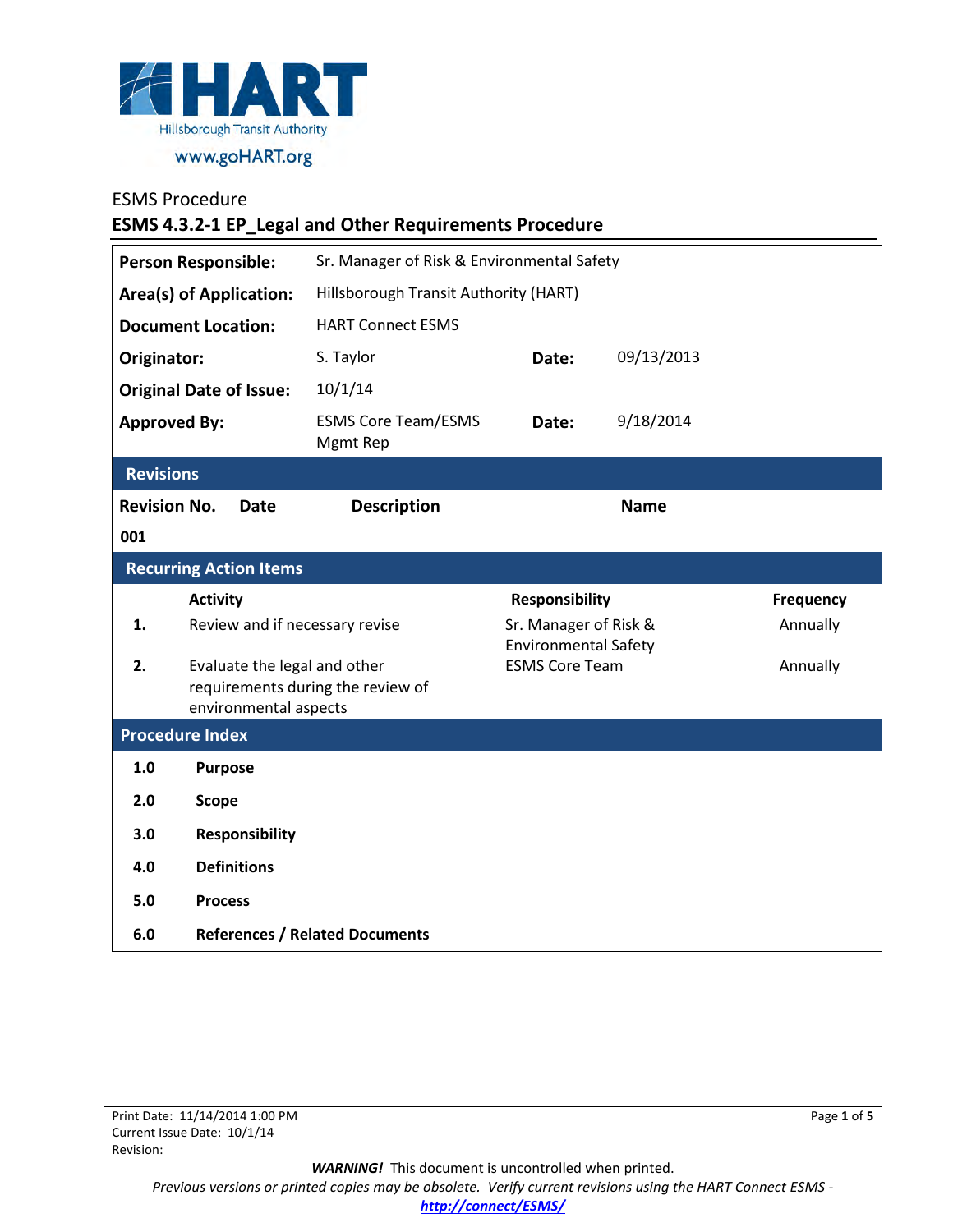

#### ESMS Procedure

## **ESMS 4.3.2-1 EP\_Legal and Other Requirements Procedure**

| 1.0 Purpose |                                                                                                                                                                                                                                                                                                                                                                                                                                                                                                                                                                                                                                                                                                                                                                                    |
|-------------|------------------------------------------------------------------------------------------------------------------------------------------------------------------------------------------------------------------------------------------------------------------------------------------------------------------------------------------------------------------------------------------------------------------------------------------------------------------------------------------------------------------------------------------------------------------------------------------------------------------------------------------------------------------------------------------------------------------------------------------------------------------------------------|
| 1.1         | The purpose of this procedure is to ensure that all legal and other requirements associated<br>with the environmental aspects of the activities, products and services of HART are<br>identified and to ensure the Sr. Manager of Risk & Environmental Safety maintains access<br>to these requirements.                                                                                                                                                                                                                                                                                                                                                                                                                                                                           |
| 2.0 Scope   |                                                                                                                                                                                                                                                                                                                                                                                                                                                                                                                                                                                                                                                                                                                                                                                    |
| 2.1         | This procedure conforms to the ISO 14001: 2004 standard, section <b>ESMS 4.3.2 Legal and</b><br>Other Requirements and covers all operations of HART including facilities, employees,<br>contractors, and tenants. Legal and other requirements include all municipal, state, and<br>federal environmental legislation and regulations that HART is legally obligated to comply<br>with and any environmentally related operating permits, licenses, and certificate of<br>approvals. Legal and other requirements also includes the environmental requirements<br>that HART has pledged to comply with through associations, memberships, and volunteer<br>pledges. This procedure supersedes all and any previous procedures, policies, guidelines,<br>memorandum, matrices etc. |

## **3.0 Responsibility**

#### 3.1 **Sr. Manager of Risk and Environmental Safety** is responsible for:

3.1.1 Reviewing the current list of environmental aspects for HART. From this list, the Sr. Manager of Risk & Environmental Safety will develop a list of legal & other requirements that apply to HART.

**Note:** The current list of legal & other requirements that apply to HART is maintained in *ESMS 4.3.2-2 ED\_Legal and Other Requirements Matrix – Regulatory Requirements and Guidance Document*.

- 3.1.2 Obtaining annual updates on pertinent environmental regulations from regulatory agencies. This is accomplished through multi-media, internet accessibility, attending meetings, training, or by periodic written request for updated information from regulatory agencies. The Sr. Manager of Risk & Environmental Safety will stay abreast of legal and other requirements by:
	- 3.1.2.1 Maintaining access to Federal Regulations applicable to HART;
	- 3.1.2.2 Searching, book marking and linking to internet accessible regulatory informational web sites;
	- 3.1.2.3 Maintaining access to sections of the Florida Administrative Code applicable to HART;
	- 3.1.2.4 Periodically reviewing, and updating where necessary, the list of

Page **2** of **5**

*WARNING!*This document is uncontrolled when printed.

*Previous versions or printed copies may be obsolete. Verify current revisions using the HART Connect ESMS -*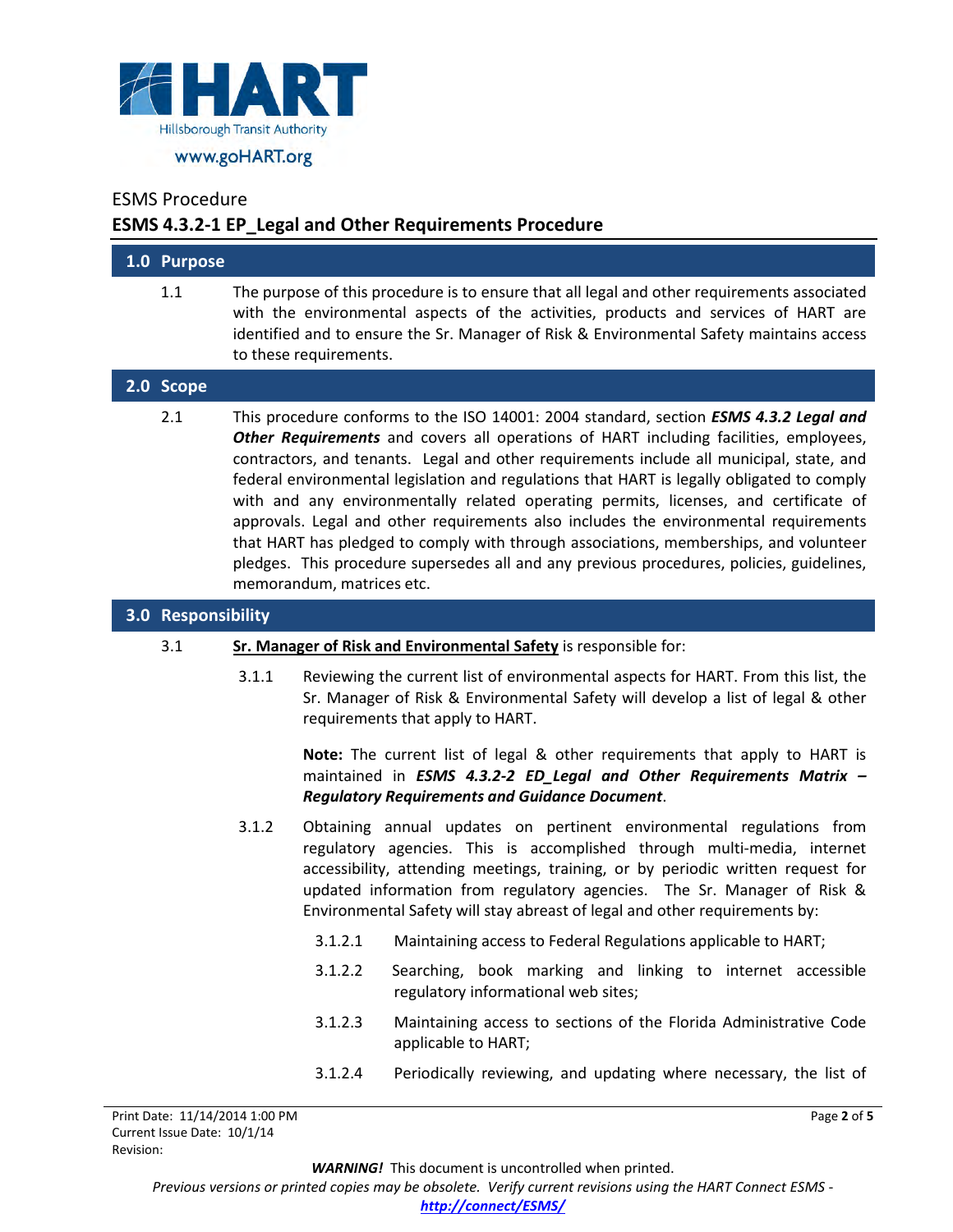

## ESMS Procedure **ESMS 4.3.2-1 EP\_Legal and Other Requirements Procedure**

applicable requirements;

- 3.1.2.5 Ensuring current copies of environmental aspects are maintained HART Connect ESMS; and
- 3.1.2.6 Anticipate and prepare for new or changed requirements, so that appropriate action can be taken to maintain compliance.
- 3.1.3 Staying abreast of proposed physical and/or operational changes to HART so that additional legal & other requirements are identified and considered prior to the implementation of the changes by:
	- 3.1.3.1 Receiving written notification from Department Managers of any proposed operational or physical changes;
	- 3.1.3.2 Conducting a legal & other requirements analysis on any proposed changes;
	- 3.1.3.3 Providing written authorization to Department Managers for changes after the analysis has been conducted; and
	- 3.1.3.4 Evaluating new or modified activities, products and services.
- 3.1.4 Ensuring all legal & other requirements that affect each department operating at HART are identified;
- 3.1.5 Maintaining access to these requirements;
- 3.1.6 In conjunction with the ESMS Coordinator, maintaining the ESMS document *ESMS 4.3.2-2 ED\_Legal and Other Requirements Matrix – Regulatory Requirements and Guidance Document* in the ESMS on an as needed basis or at a minimum annually;
- 3.1.7 In conjunction with the ESMS Coordinator, disseminating these requirements to the respective departments;
- 3.1.8 Staying abreast of changes in these requirements and identifying new requirements;
- 3.1.9 Evaluating physical and/or operational changes at HART to determine if new requirements are triggered;
- 3.1.10 Determining how the legal and other requirements apply to environmental aspects for HART; and
- 3.1.11 In conjunction with the ESMS Coordinator, communicating to all persons working for or on behalf of the organization including contractors whose responsibilities and actions can affect compliance requirements for (HART) Refer to *ESMS 4.4.3-1 EP\_Communication Procedure*.

*WARNING!*This document is uncontrolled when printed.

*Previous versions or printed copies may be obsolete. Verify current revisions using the HART Connect ESMS -*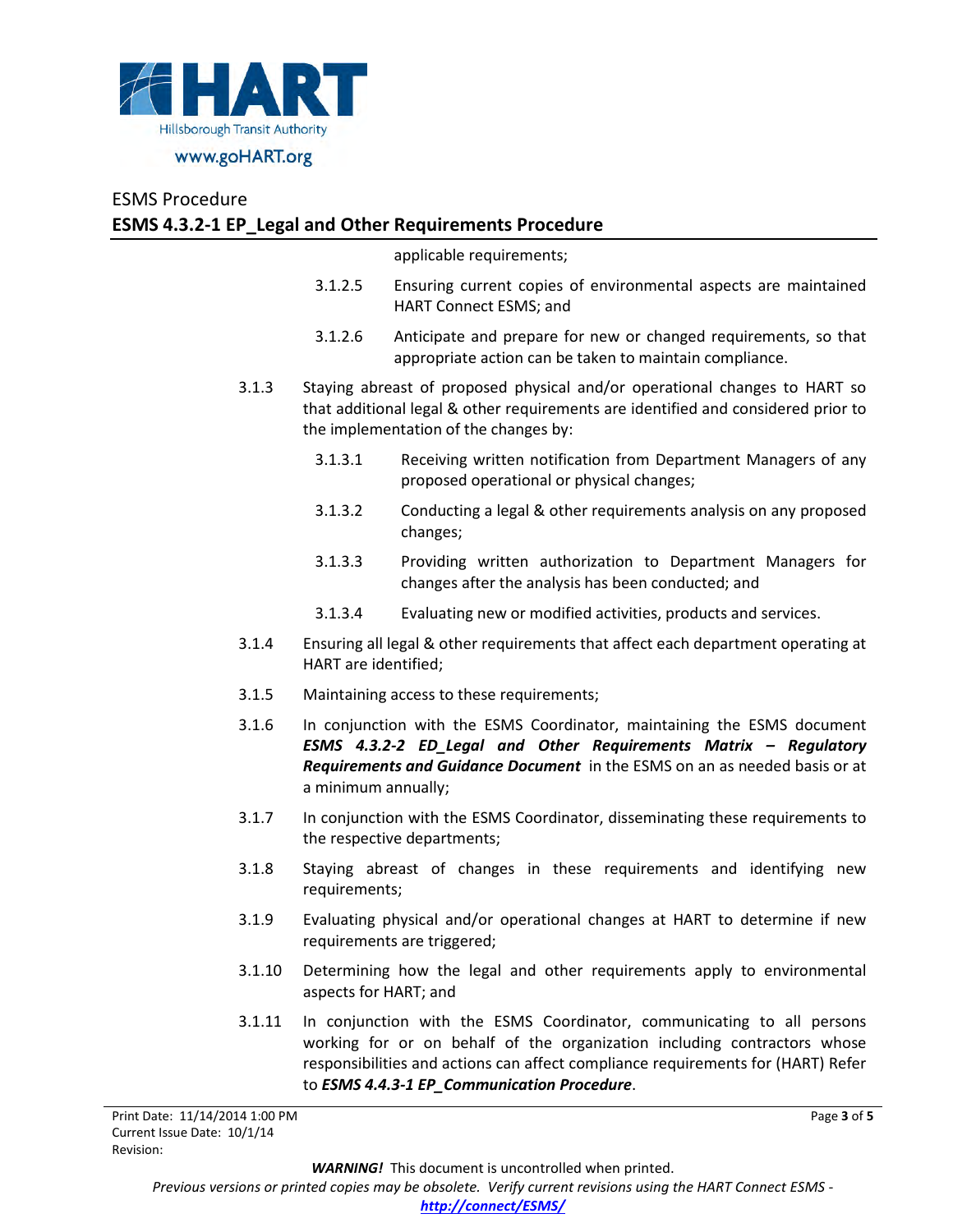

# ESMS Procedure **ESMS 4.3.2-1 EP\_Legal and Other Requirements Procedure**

- 3.2 **ESMS Core Team** is responsible for:
	- 3.2.1 Evaluating the legal and other requirements during the review of environmental aspects.
		- Refer to the environmental aspects documentation: *ESMS 4.3.2-1 EP\_Legal and Other Requirements Procedure, ESMS 4.3.2-2 ED\_Legal and Other Requirements Matrix, ESMS 4.3.1-1 EP\_Environmental Aspects Procedure, ESMS 4.3.1-2 ED\_Evaluation of Aspects and Impacts Matrix, and ESMS 4.3.1-2.1 ED\_ Environmental Aspects Criteria Definitions*
- 3.3 **ESMS Coordinator** is responsible for:
	- 3.3.1 In conjunction with the Sr. Manager of Risk and Environmental Safety, maintaining the ESMS document *ESMS 4.3.2-2 ED\_Legal and Other Requirements Matrix – Regulatory Requirements and Guidance Document* in the ESMS on an as needed basis or at a minimum annually;
	- 3.3.2 In conjunction with the Sr. Manager of Risk and Environmental Safety, disseminating these requirements to the respective departments;
	- 3.3.3 In conjunction with the Sr. Manager of Risk and Environmental Safety, communicating to all persons working for or on behalf of the organization including contractors whose responsibilities and actions can affect compliance requirements for (HART) Refer to *ESMS 4.4.3-1 EP\_Communication Procedure and or ESMS 4.4.6-1.1 EP\_Contractor Management Procedure*.
- 3.4 **Departmental Management** is responsible for:
	- 3.4.1 Communicating proposed physical and/or operational changes to the Sr. Manager of Risk & Environmental Safety;
	- 3.4.2 Refraining from making physical and/or operational changes, including the installation and use of stationary or portable equipment, prior to approval by the Sr. Manager of Risk & Environmental Safety; and
	- 3.4.3 Communicating relevant environmental aspects of department operations or services to the Sr. Manager of Risk & Environmental Safety.

with applicable environmental legal requirements and other requirements to which the

Page **4** of **5**

| 4.0 Definitions |             |                                                                                                                                                                         |  |  |
|-----------------|-------------|-------------------------------------------------------------------------------------------------------------------------------------------------------------------------|--|--|
|                 | 4.1         | Refer to ESMS 4.4.4-2 EP ESMS Related Definitions Procedure.                                                                                                            |  |  |
|                 | 5.0 Process |                                                                                                                                                                         |  |  |
|                 | 5.1         | The Environmental Policy includes a commitment on behalf of HART to continual<br>improvement and prevention of pollution. The text also includes a commitment to comply |  |  |

Print Date: 11/14/2014 1:00 PM Current Issue Date: 10/1/14 Revision:

*WARNING!*This document is uncontrolled when printed.

*Previous versions or printed copies may be obsolete. Verify current revisions using the HART Connect ESMS -* 

*[http://connect/ESMS/](http://connect/ESMS/default.aspx)*